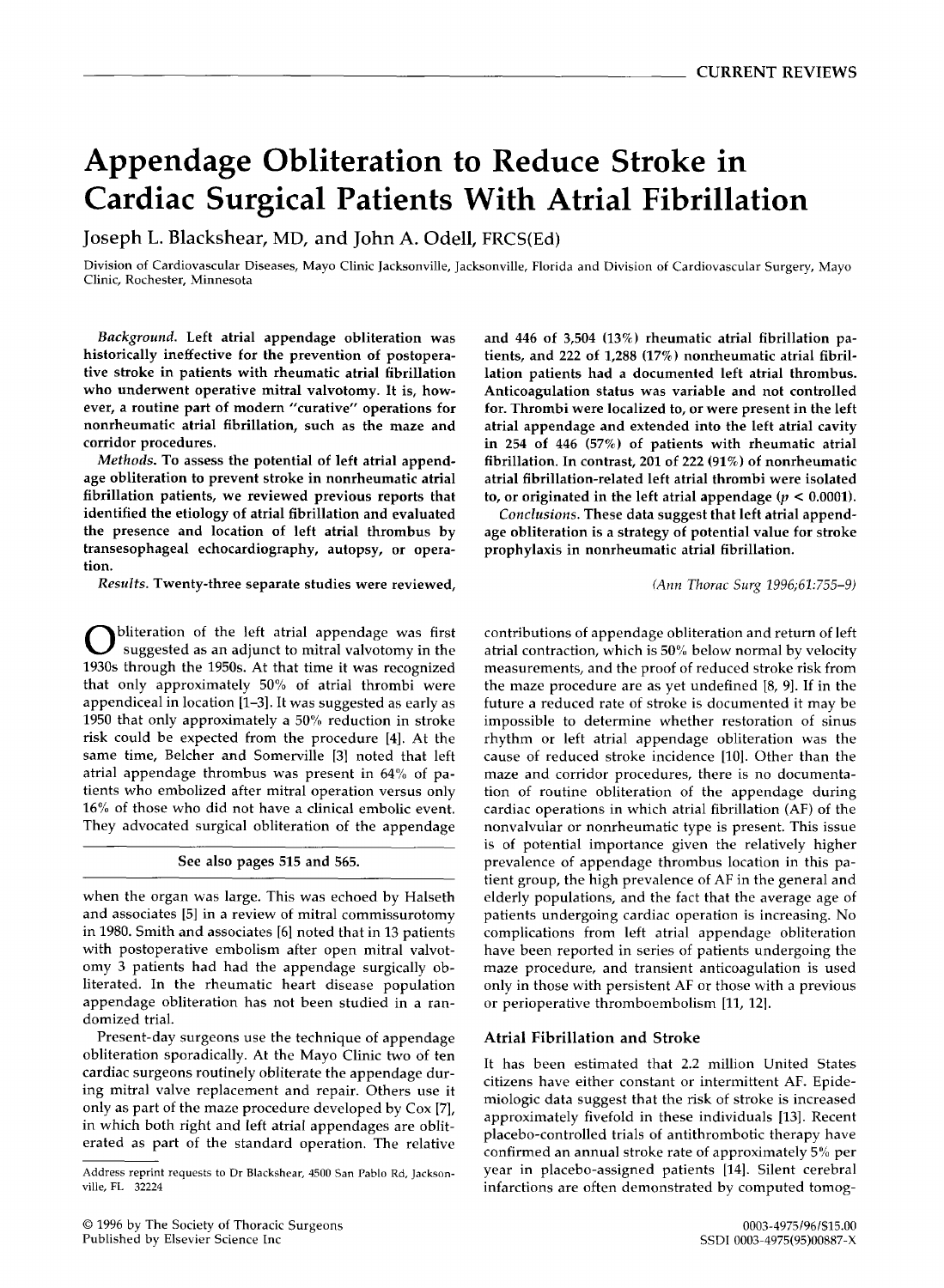raphy in patients with chronic AF and therefore, the true incidence of embolic stroke and chronic AF may actually be higher [15].

Approximately 35% of patients with AF will have a stroke during their lifetime. The prevalence of AF increases with age and doubles for each decade after age 55; by the ninth decade of life AF is the most important new factor for stroke [13]. Besides aging, the stroke risk in patients with AF is also increased in the presence of cardiovascular diseases, most notably rheumatic mitral stenosis or prosthetic cardiac valves. Among patients with nonrheumatic or nonvalvular atrial fibrillation, a history of previous thromboembolism, hypertension, diabetes, and echocardiographic left ventricular dysfunction and left atrial enlargement increase the risk of stroke [14, 16, 17], whereas mitral regurgitation appears to decrease the risk [18].

Five randomized trials of warfarin versus placebo have demonstrated a reduction in stroke rate by approximately two thirds in warfarin-treated patients [14]. Mortality was reduced by approximately one third. Warfarin was associated with a rate of intracranial hemorrhage of less than 1% per year. In warfarin-treated patients, approximately 50% of the strokes occurred in individuals who had inadvertent therapeutic lapses, or required temporary or permanent cessation of therapy [14, 19], a finding that parallels the experience in patients with valvular prostheses [20, 21]. Although this underscores the efficacy of warfarin in those who can take it and remain on it, it points out that the need to temporarily stop giving warfarin in cases of minor bleeding or noncardiac surgical procedures exposes patients to a significant risk for stroke. More than 50% of the AF population is age 75 or older [19] and it has been estimated that 20% or more have a contraindication to warfarin [22]. These findings provide justification for considering left atrial appendage obliteration during cardiac operations, if evidence is available that implicates thrombus in the appendage as the principle cause of embolic events.

### **Left Atrial Appendage Thrombus in Atrial Fibrillation**

It has long been assumed that most embolic events in patients with AF, both rheumatic and nonrheumatic, occur as a consequence of left atrial, and especially left atrial appendage thrombi with thromboembolism. Before the availability of warfarin, Viko and colleagues [23] noted a reduction in embolic events in quinidine-treated patients with mitral stenosis. In the modern era, the widespread application of transesophageal echocardiography has provided insight into the prevalence and location of intraatrial thrombi in AF patients. When compared with surgical examination of the left atrium, transesophageal echocardiography has been estimated to be 100% sensitive, 99% specific, and have a 91% positive predictive value with a negative predictive value of 100% I24]. Manning and associates [25] performed transesophageal echocardiography on 233 patients with atrial fibrillation of more than 48 hours duration who were not on chronic anticoagulation before hospitalization. Thirty-

|                              | <b>Thrombus Location</b> |                 |              |                  |
|------------------------------|--------------------------|-----------------|--------------|------------------|
| Setting                      | No. of<br>Patients       | LA<br>Appendage | LA<br>Cavity | Reference<br>No. |
| $\mathrm{TEE}^\mathrm{a}$    | 317                      | 66              | 1            | 40               |
| TEE                          | 233                      | 34              | 1            | 25               |
| Autopsy                      | 506                      | 35              | 12           | 39               |
| TEE                          | 52                       | 2               | 2            | 28               |
| TEE                          | 48                       | 12              | 1            | 41               |
| TEE and Operation            | 171                      | 8               | 3            | 24               |
| <b>SPAF III TEE</b><br>Study | 359                      | 19              | 1            | 42               |
| TEE                          | 272                      | 19              | 0            | 26               |
| TEE                          | 60                       | 6               | 0            | 43               |
| Total                        | 1,288                    | 201             | 21           |                  |

*Table 1. Review of Published Reports Detailing the Frequency and Site of Thrombus Location in Patients With Nonrheumatic Atrial Fibrillation* 

<sup>a</sup> 5% of this cohort had mitral stenosis or a prosthetic mitral valve.

 $LA = left$  atrium; SPAF III = Stroke Prevention in Atrial Fibrillation Trial; TEE = transesophageal echocardiography.

four (15%) had a left atrial thrombus detected, and all but one of these was located in the appendage. In another series [26] of 272 patients with nonrheumatic AF the prevalence of thrombus was 8% (all in the appendage), but anticoagulation status was not specified.

We combined findings from studies in the settings of operation, autopsy, or transesophageal echocardiography in an attempt to estimate the relative frequency with which thrombi are found in the appendage or body of the left atrium in patients with AF. These data are presented in Tables 1 and 2. No attempt was made to control for anticoagulation status. In this collection of previous re-

*Table 2. Review of Published Reports Detailing the Frequency and Site of Thrombus Location in Patients With Rheumatic Atrial Fibrillation* 

| Setting       | No. of<br>Patients | LA<br>Appendage | LA<br>Cavity | Reference<br>No. |
|---------------|--------------------|-----------------|--------------|------------------|
| Operation     | 581                | 26              | 17           | 38               |
| Autopsy       | 136                | 12              | 11           | 39               |
| Operation     | 818                | 20              | 23           | 27               |
| TEE           | 50                 | 12              | 4            | 28               |
| Operation     | 21                 | 6               | 0            | 29               |
| Operation     | 293                | 11              | 10           | 30               |
| TEE/Operation | 110                | 13              | 8            | 31               |
| TEE/Operation | 19                 | 5               | 0            | 32               |
| TEE           | 20                 | 1               | $\mathbf{1}$ | 33               |
| Operation     | 581                | 25              | 16           | 34               |
| Autopsy       | 26                 | 13              | 5            | 4                |
| TEE           | 260                | 17              | 16           | 36               |
| Operation     | 80                 | 33              | 13           | 37               |
| Autopsy       | 509                | 60              | 68           | 35               |
| Total         | 3,504              | 254             | 192          |                  |

 $LA = left$  atrium; TEE = transesophageal echocardiography.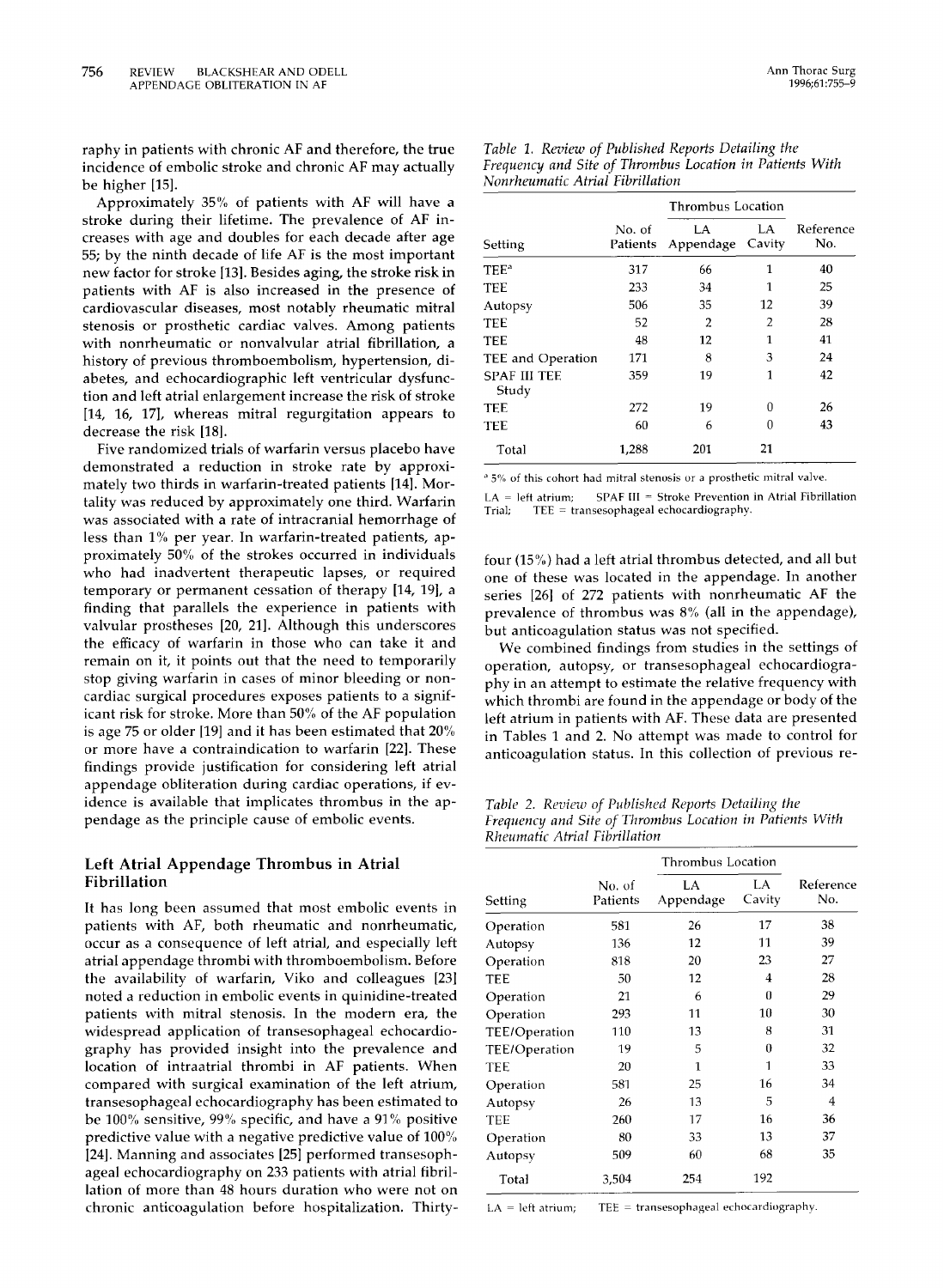ports, 57% of atrial thrombi in rheumatic mitral valve disease occurred in the appendage [27-39], whereas in nonrheumatic AF 91% of left atrial thrombi were located in the atrial appendage [24-26, 28, 39-42; Halperin J, unpublished data]. In this analysis, thrombi that were present in the appendage but extended into the body of the atrium were designed as apendiceal thrombi. Localization of atrial thrombi in AF does not prove the etiology of embolic events. Nonetheless, these prevalence data and the efficacy of warfarin prophylaxis are consistent with the view that approximately 75% of embolic events in AF result from atrial thrombi, and perhaps 25% of events may be due to intrinsic carotid or cerebral vascular disease [43]. Twelve percent of elderly AF patients have cervical carotid artery stenosis [44]. If 75% to 90% of AF-associated atrial thrombi are confined to the atrial appendage, then more than 50% of thromboemboli in chronic AF occur as a consequence of left atrial appendage thrombi.

## **Left Atrial Appendage Thrombus in Patients in Sinus Rhythm**

In the series of Manning and associates [25[, abnormal left ventricular function was an independent risk factor for atrial thrombus in patients with AF.

Other data suggest that patients with significant left ventricular dysfunction may be at risk for left atrial thrombus formation while in sinus rhythm. In a series of consecutive patients with stroke, transient ischemic attack, or systemic embolization and no carotid stenosis of 50% or greater, Labovitz and associates [45] noted that 5% of patients in sinus rhythm demonstrated left atrial appendage thrombi. In 8 of 58 patients with dilated cardiomyopathy who were in sinus rhythm, an atrial thrombus was noted [46]. In a series of 70 patients with dilated cardiomyopathy reported by Siostrzonek and associates [47], 11 of 13 atrial thrombi were in the appendage, although the number of thrombi in patients with sinus rhythm was not specified. These and other data suggest that the atrial appendage may be a source of embolic material in the absence of AF [48]. If obliteration of the left atrial appendage is proved to reduce stroke in AF patients and it is free of other complications, its use may be extended.

#### **Atrial Fibrillation and Cardiac Operation**

Tables 3 and 4 list the prevalence of preoperative AF versus total numbers of operations by type of operation and by age at Mayo Clinic Rochester for two decades. Historically, AF is rare among patients undergoing bypass grafting, but its prevalence increases in the elderly population. In the large series from the Cleveland Clinic, 0.5% of patients less than 65 years of age, 1.5% of those aged 65 to 74 years, and 4.1% of those aged 75 years undergoing coronary artery bypass grafting had preoperative AF [49]. Glower and associates [50] from Duke reported that 5% of those over 80 years of age undergoing coronary bypass grafting had preoperative AF. Data from recent consecutive patient series demonstrate an even

| Cardiac Operation | No. of<br>Patients<br>With AF | Total<br>Operations | Percentage |
|-------------------|-------------------------------|---------------------|------------|
| Valve and CABG    | 279                           | 1,696               | 16.5       |
| Valve alone       | 1,978                         | 6,447               | 30.7       |
| CABG              | 180                           | 11,738              | 1.5        |
| Total             | 2,437                         | 19.881              | 12.3       |

| Table 3. Number and Percentage of Patients With     |  |
|-----------------------------------------------------|--|
| Preoperative Atrial Fibrillation Undergoing Cardiac |  |
| Operation at the Mayo Clinic                        |  |

 $AF =$  atrial fibrillation; CABG = coronary artery bypass grafting.

higher prevalence of AF in patients undergoing any general cardiac operation, 13% in the series of Davila-Roman and associates [51]. The Mayo experience and other data suggest that AF is common before valvular operations. Saour and associates ]20] noted a prevalence of 21% of preoperative AF in consecutive young patients (approximate mean age, 25 years) undergoing valve replacement operation. In an anticoagulation study after valve replacement operation, 45% of the study population had AF [52]. Sixty-four percent of patients who underwent mitral valve replacement in the series of Jegaden and associates [21] had preoperative AF.

Data from the Coronary Artery Surgery Registry have suggested a dramatically increased mortality rate during follow-up among patients operated on with AF; however, several variables including the number of diseased coronary arteries and presence of congestive heart failure were greater in the AF group. The study did not indicate specifically whether or not stroke was the principal cause of increased mortality during follow-up [53], nor did a separate report on stroke after coronary bypass in the Coronary Artery Surgery Registry list AF as a risk factor [54].

Atrial fibrillation is extraordinarily common in the postoperative period among cardiac surgical patients. It occurs in approximately 32% coronary artery bypass grafting patients and 50% to 60% of valve operations. Stroke risk is increased from 1.4% to 3.3% by the presence of AF isolated to the postoperative period [55, 56]. The rate of atrial appendage thrombus in this setting is unknown.

#### Techniques of Left Atrial **Appendage Obliteration**

The procedure for appendage obliteration in the maze procedure is excision with suture closure [7]. Elsewhere

*Table 4. Percentage of Patients at Various Ages With Preoperative Atrial Fibrillation Undergoing Cardiac Operation* 

| Cardiac Operation $\leq 60$ Years $\leq 61-70$ Years $\leq 71-80$ Years |      |      |      |
|-------------------------------------------------------------------------|------|------|------|
| Valve and CABG                                                          | 17.1 | 16.7 | 16.8 |
| Valve alone                                                             | 18.8 | 30.8 | 27.9 |
| <b>CABG</b>                                                             | 0.8  | 2.6  | 4.0  |
| Total                                                                   | 8.3  | 92   | 10.6 |

 $CABG = Cononary$  artery bypass grafting.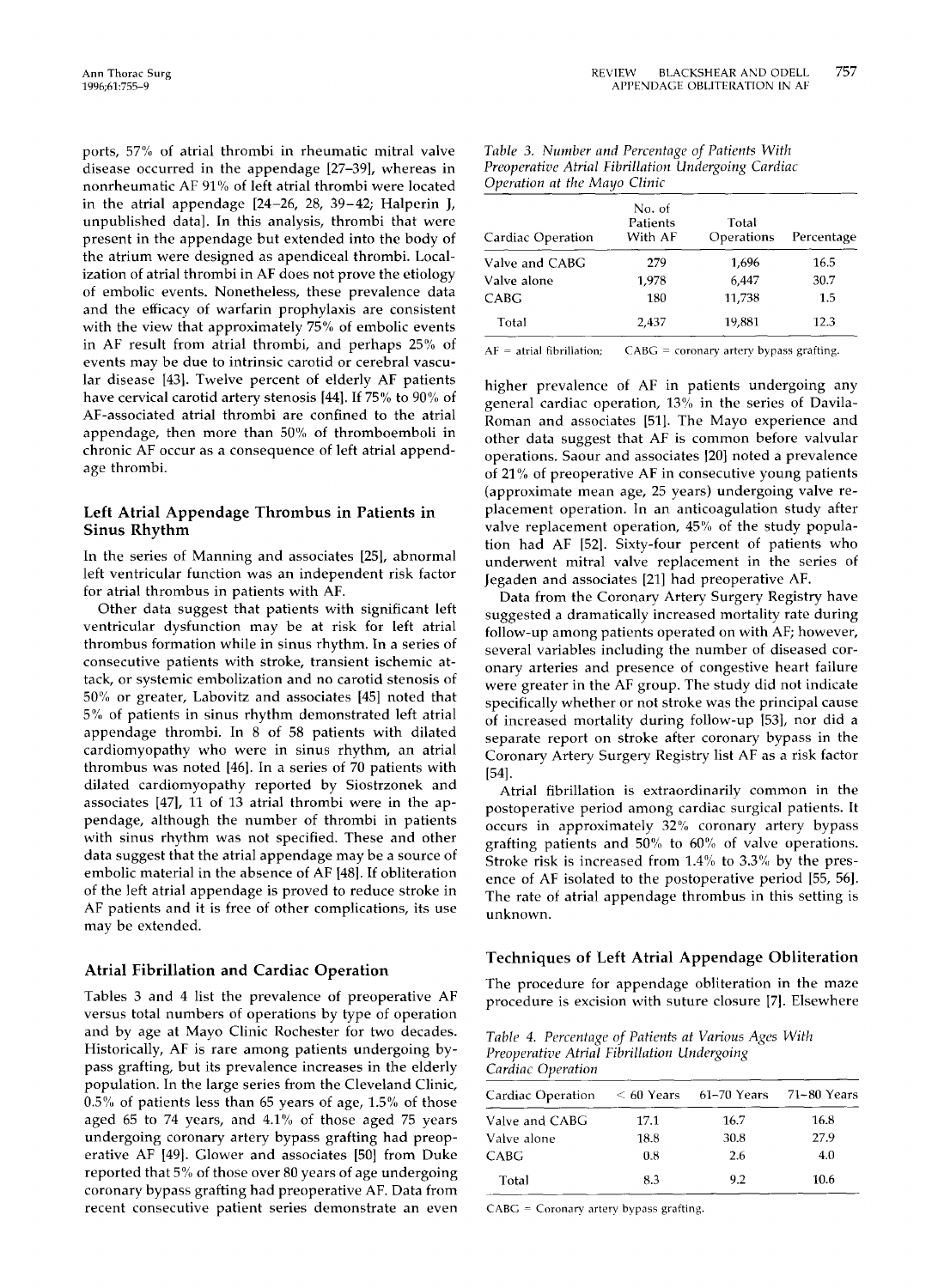DeSesa and associates [57] have recommended external staples as being preferable, as less tissue bunching and potential nidus for thrombus formation were noted. Hellerstein and co-workers [58], in an experimental procedure, described simple cross-clamping with suture ligation and excision. No data presented suggest that complications related to the procedure have occurred in humans. Concerns include the possibility that obliteration without removal may lead to postoperative pyrexia, pericarditis, bleeding, or dehiscence. The possibility that small thrombi may form at the suture line and subsequently embolize must also be considered.

## **Proving the Value of Atrial Appendage Obliteration in Atrial Fibrillation**

It has been estimated that  $50\%$  to  $75\%$  of patients with AF receive either aspirin or warfarin [22]. Stroke risks in individuals with AF vary between 1% and 4% per year for those receiving warfarin, to *4.5%* to 7% per year for those untreated [14], to 12% per year for those with a previous stroke who cannot or will not take warfarin [14, 19, 43]. A conservative estimate is that obliteration of the left atrial appendage would further reduce the risk of stroke by 50%. If all patients undergoing cardiac operation entered a randomized trial, using stroke as a primary end point and assuming that at the end of 2 years 4% of the nonobliterated group and 1% of the obliterated group will have developed at least one stroke or systemic embolic event, using a one-sided t test with 0.90 power and a significance level of 0.05, 462 patients per group would be required to detect this difference. Obviously, the sample sizes would be significantly reduced in a subgroup of patients who could not or would not take warfarin and included patients with prosthetic valves or rheumatic disease.

#### Summary

When used to reduce postoperative embolism in patients with rheumatic mitral stenosis, atrial appendage obliteration was not judged to be uniformly successful [59] and its subsequent use has been sporadic and governed by intuition alone. The presence and magnitude of stroke risk associated with AF in nonanticoagulated patients has been determined to be approximately 4.5% to 12% per year in nonrheumatic and 15% per year in rheumatic AF patients. The efficacy of warfarin in preventing strokes in AF is now well established, and serious bleeding is now comparatively rare in younger patients, but a persistent problem in the one-half of the total AF population who are aged 75 years and older. The safety of warfarin may improve with the use of low (international normalized ratio, 1.4 to 2.7) therapeutic dose and the use of international normalized ratio monitoring [14, 431. Temporary cessation of warfarin in patients who take it, and contraindications to use of warfarin result in strokes that might be prevented if prior appendage obliteration was used as an adjunct to cardiac operation and chronic anticoagulation. Nonrheumatic AF is far more common than rheumatic AF at present, and the great majority of intraatrial thrombi in nonrheumatic AF occur in the appendage. Randomization of all AF patients undergoing cardiovascular operation to left atrial appendage obliteration versus nonobliteration is a reasonable strategy to assess the risks and benefits of left atrial appendage obliteration as an adjunctive stroke prevention strategy. Because the risk of stroke in patients with AF and previous thromboembolism is 12% per year, a randomized trial of surgical appendage obliteration in those unable to take warfarin may also be justified.

#### **References**

- 1. Madden JL. Resection of the left auricular appendix, lAMA 1948;140:769 -72.
- 2. Bailey CP, Olsen AK, Keown KK, Nichols HT, Jamison WE. Commissurotomy for mitral stenosis: technique for prevention of cerebral complications, lAMA 1952;149:1085-91.
- 3. Belcher JR, Somerville W. Systemic embolism and left auricular thrombosis in relation to mitral valvotomy. Br Med J 1955;2:1000-3.
- 4. Jordan RA, Scheifley CH, Edwards JE. Mural thrombosis and arterial embolism in mitral stenosis. Circulation 1951;3: 363-7.
- 5. Halseth WL, Elliott DP, Walker EL, Smith EA. Open mitral commissurotomy. A modern reevaluation. J Thorac Cardiovasc Surg 1980;80:842-8.
- 6. Smith WM, Neutze JM, Barratt-Boyes BG, Lowe lB. Open mitral valvotomy: effect of preoperative factors on result. J Thorac Cardiovasc Surg 1981;82:738-51.
- Cox JL. The surgical treatment of atrial fibrillation: IV. Surgical technique. J Thorac Cardiovasc Surg 1991;101: 584 -92.
- 8. Cox JL. Surgical treatment of atrial fibrillation [Letter]. J Thorac Cardiovasc Surg 1992;104:1491-4.
- 9. Feinberg MS, Waggoner AD, Kater KM, Cox JL, Lindsay BD, Perez JE. Restoration of atrial function after the maze procedure for patients with atrial fibrillation: assessment by Doppler echocardiography. Circulation 1994;90(Suppl 2): 285-92.
- 10. Guiraudon GM. Surgical treatment of atrial fibrillation. Herz 1993;18:51-9.
- 11. Cox IL, Boineau JP, Schuessler RB, Kater KM, Lappas DG. Five-year experience with the maze procedure for atrial fibrillation. Ann Thorac Surg 1993;56:814-24.
- 12. Kosakai Y, Kawaguchi AT, et al. Cox maze procedure for chronic atrial fibrillation associated with mitral valve disease. J Thorac Cardiovasc Surg 1994;108:1049-55.
- 13. Wolf PA, Abbott RD, Kannel WB. Atrial fibrillation as an independent risk factor for stroke: the Framingham study. Stroke 1991;22:983-8.
- 14. Atrial Fibrillation Investigators. Risk factors for stroke and efficacy of anti-thrombotic therapy in atria] fibrillation: analysis of pooled data from five randomized controlled trials. Arch Intern Med 1994;154:1449-57.
- 15. Petersen P, Madsen EB, Brun B, Pedersen F, Glydensted C, Boysen G. Silent cerebral infarction in chronic atrial fibrillation. Stroke 1989;18:1098-100.
- 16. The Stroke Prevention in Atrial Fibrillation Investigators. Predictors of thromboembolism in atrial fibrillation: II. Echocardiographic features of patients at risk. Ann Intern Med 1992;116:6-12.
- 17. Caplan LR, D'Crus [, Hier DB, Reddy H, Shah S. Atrial size, atrial fibrillation and stroke. Ann Neurol 1985;19:158-61.
- 18. Blackshear JL, Pearce LA, Asinger RW, et al. Mitral regurgitation associated with reduced thromboembolic events in high-risk patients with nonrheumatic atrial fibrillation. Am J Cardiol 1993;72:840-3.
- 19. Albers GW. Atrial fibrillation and stroke: three new studies, three remaining questions. Arch Intern Med 1994;154: 1443-8.